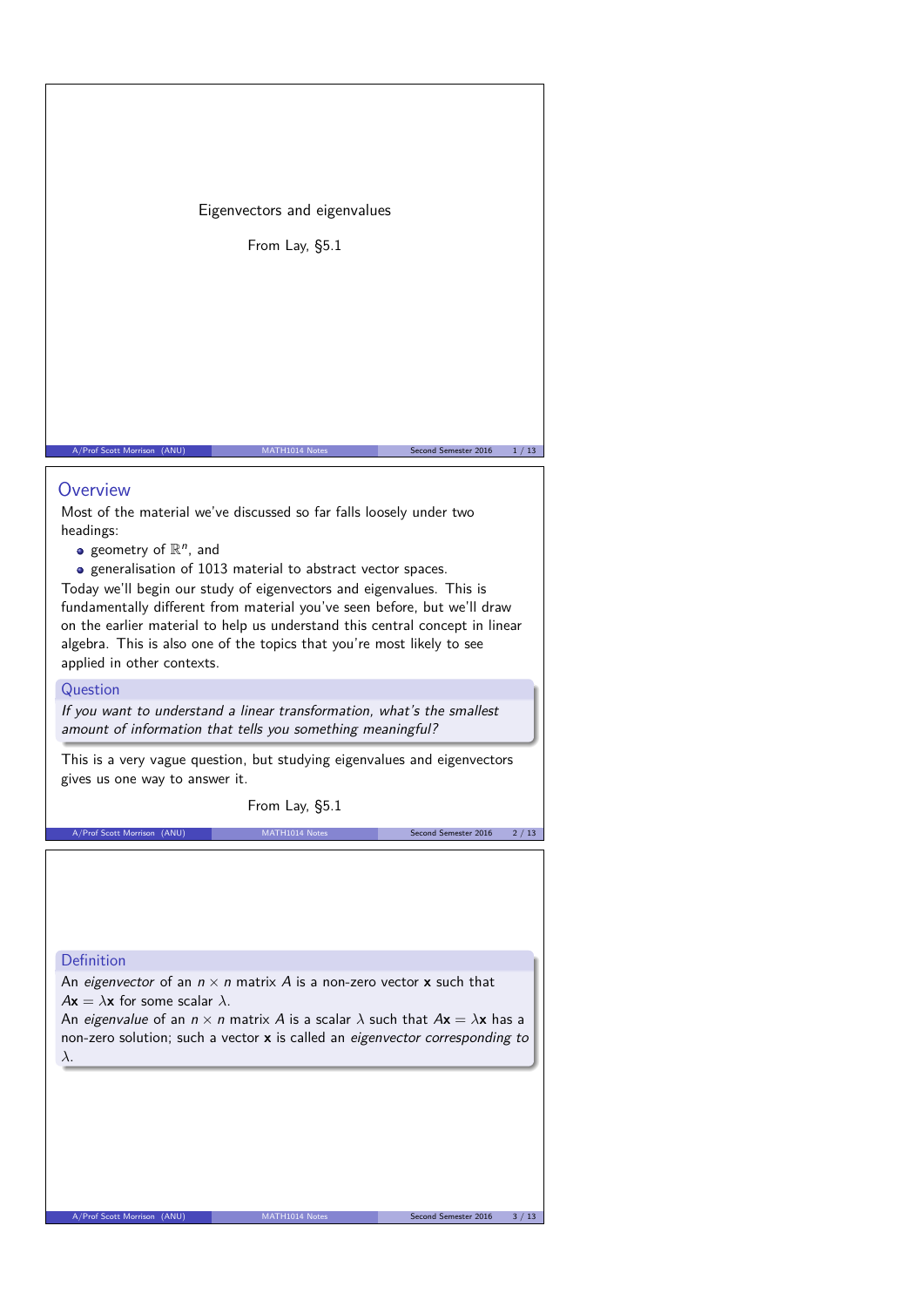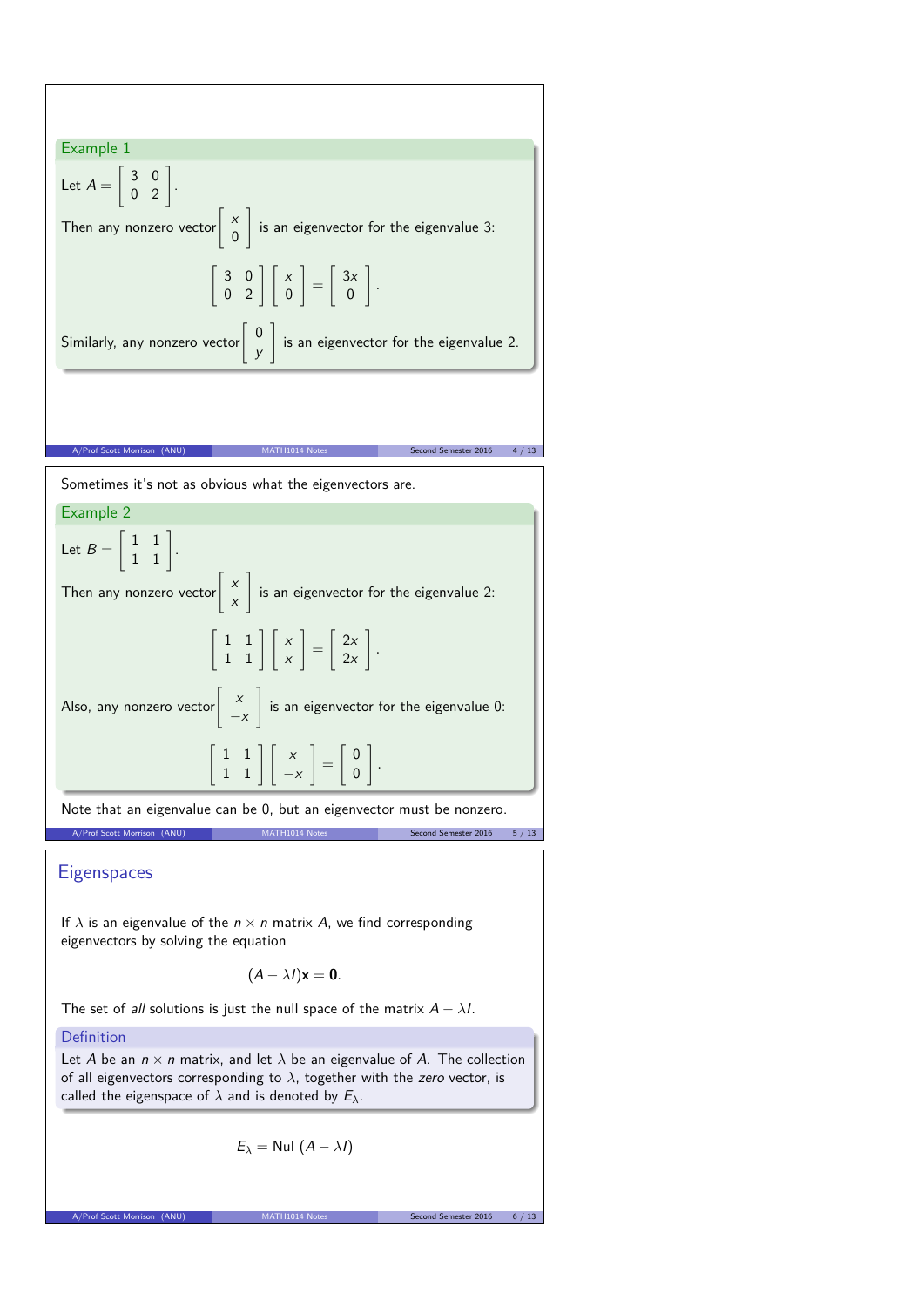

Since

$$
A - \lambda I = \begin{bmatrix} a_{11} - \lambda & a_{12} & a_{13} \\ 0 & a_{22} - \lambda & a_{23} \\ 0 & 0 & a_{33} - \lambda \end{bmatrix}
$$

 $(A - \lambda I)\mathbf{x} = \mathbf{0}$  has a free variable if and only if

$$
\lambda = a_{11}, \quad \lambda = a_{22}, \quad \text{or} \quad \lambda = a_{33}
$$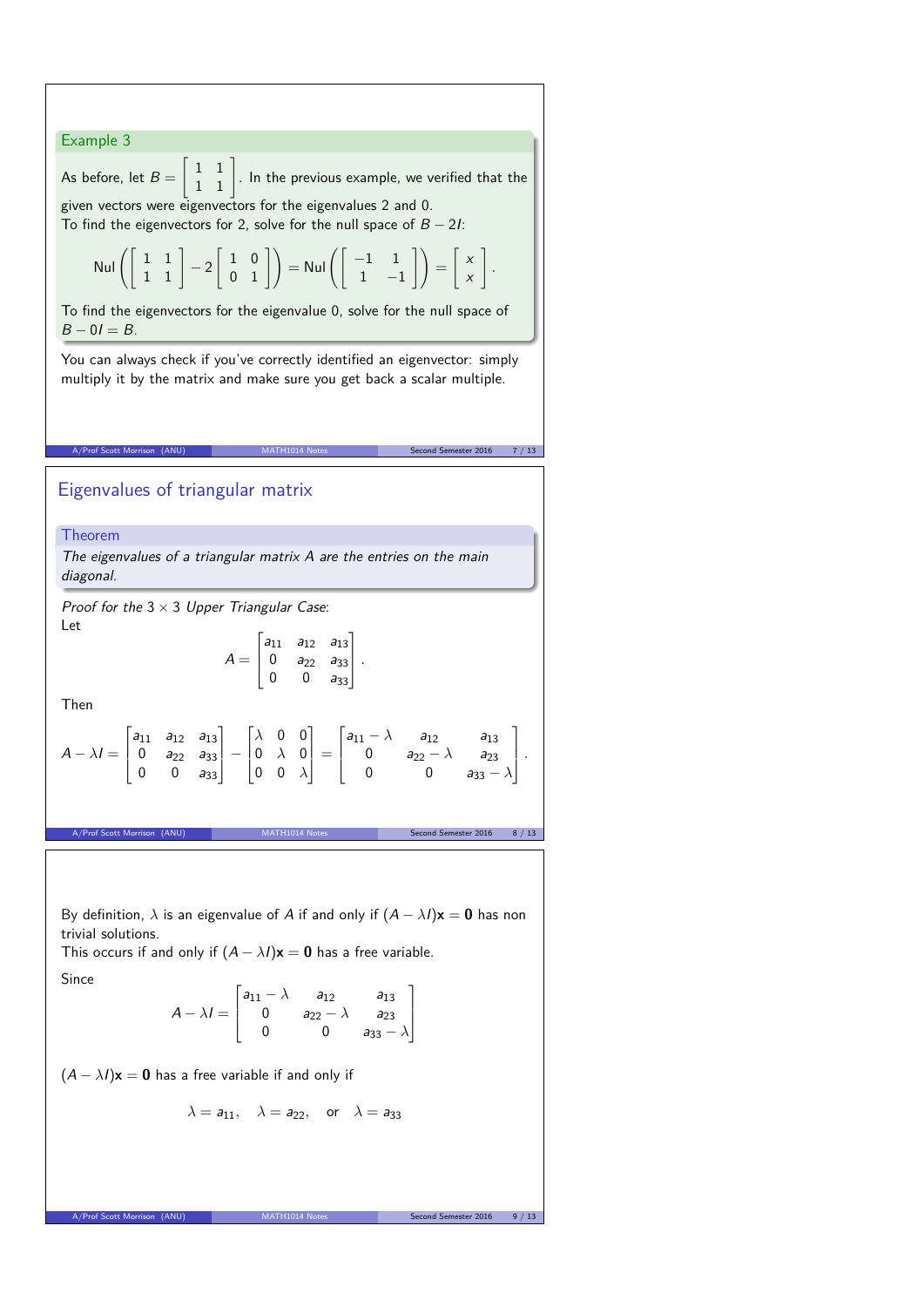An  $n \times n$  matrix A has eigenvalue  $\lambda$  if and only if the equation

 $A$ **x** =  $\lambda$ **x** 

has a nontrivial solution.

Equivalently,  $\lambda$  is an eigenvalue if  $A - \lambda I$  is not invertible. Thus, an  $n \times n$  matrix A has eigenvalue  $\lambda = 0$  if and only if the equation

 $A**x** = 0**x** = **0**$ 

has a nontrivial solution.

This happens if and only if A is not invertible.

• The scalar 0 is an eigenvalue of A if and only if A is not invertible.

A/Prof Scott Morrison (ANU) MATH1014 Notes Second Semester 2016 10 / 13

Theorem

Let A be an  $n \times n$  matrix. If  $v_1, v_2, \ldots, v_r$  are eigenvectors that correspond to distinct eigenvalues  $\lambda_1, \lambda_2, \ldots, \lambda_r$ , then the set  $\{v_1, v_2, \ldots, v_r\}$  is linearly independent.

The proof of this theorem is in Lay: Theorem 2, Section 5.1.

Example 4

Consider the matrix

$$
A = \begin{bmatrix} 4 & 2 & 3 \\ -1 & 1 & -3 \\ 2 & 4 & 9 \end{bmatrix}.
$$

A/Prof Scott Morrison (ANU) MATH1014 Notes Second Semester 2016 11 / 13

We are given that A has an eigenvalue  $\lambda = 3$  and we want to find a basis for the eigenspace  $E_3$ .

Solution We find the null space of  $A - 3I$ :

$$
A-3I = \begin{bmatrix} 1 & 2 & 3 \\ -1 & -2 & -3 \\ 2 & 4 & 6 \end{bmatrix} \xrightarrow{ref} \begin{bmatrix} 1 & 2 & 3 \\ 0 & 0 & 0 \\ 0 & 0 & 0 \end{bmatrix}.
$$

A/Prof Scott Morrison (ANU) MATH1014 Notes Second Semester 2016 12 / 13